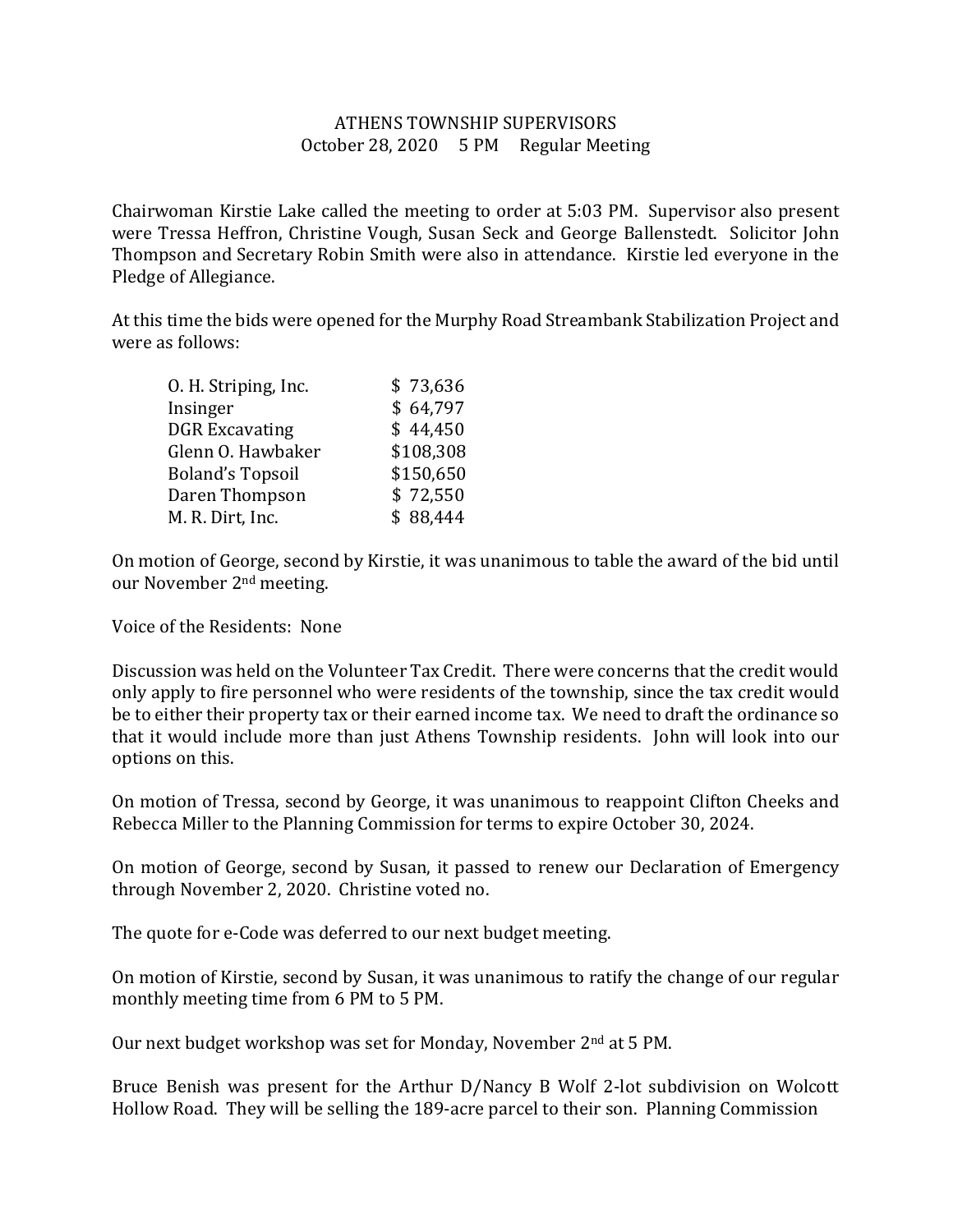Page Two Athens Township Supervisors October 28, 2020

recommends preliminary and final plan approval upon resolution of the sewage waiver from Bradford County Sanitation Committee. On motion of Kirstie, second by Christine, it was unanimous to grant preliminary and final plan approval contingent upon the receipt of the waiver from Bradford County Sanitation Committee.

On motion of George, second by Tressa, it was unanimous to approve, sign and execute the agreement with Moody & Associates in the amount of \$3,922 for Construction Oversight of the Murphy Road project.

Robin received the financial report from the Spalding Memorial Library. On motion of Christine, second by George, it was unanimous to release the annual funds to the library.

The selection of our meeting dates for 2021 was tabled until our November meeting.

Robin advised the Board that she had received a call from Gannon Insurance stating Nationwide Insurance was no longer offering the insurance package we have for the police and Ruth (Life, AD&D, STD & LTD). They are offering a migration to Reliance Standard Life Insurance Company that will give us a 2-year rate hold and the benefits would remain the same. Susan asked if pre-existing conditions would be covered, and discussion was held. On motion of George, second by Kirstie, it was unanimous to migrate to the RLS insurance contingent upon pre-existing conditions being accepted.

On motion of Kirstie, second by Tressa, it was unanimous to approve the payment of the COG dues for 2020.

Our new police car is here, so we will be retiring one of the old police cars. Susan has a previously retired police car to drive as here public works vehicle, but it's rusting out terribly. On motion of Tressa, second by Kirstie, it was unanimous to have Susan choose the better of the two cars and to sell the other car.

The quote for striping intersections was incomplete and was not discussed at this time.

On motion of George, second by Tressa, it was unanimous to pay the monthly bills as presented. A complete listing of revenues and expenditures is on file in the office of the Treasurer.

On motion of George, second by Kirstie, it was unanimous to approve the minutes of September 30<sup>th</sup> as written.

On motion of Kirstie, second by Christine, it passed to approve the minutes of October  $5<sup>th</sup>$  as written. George and Tressa abstained as they were absent.